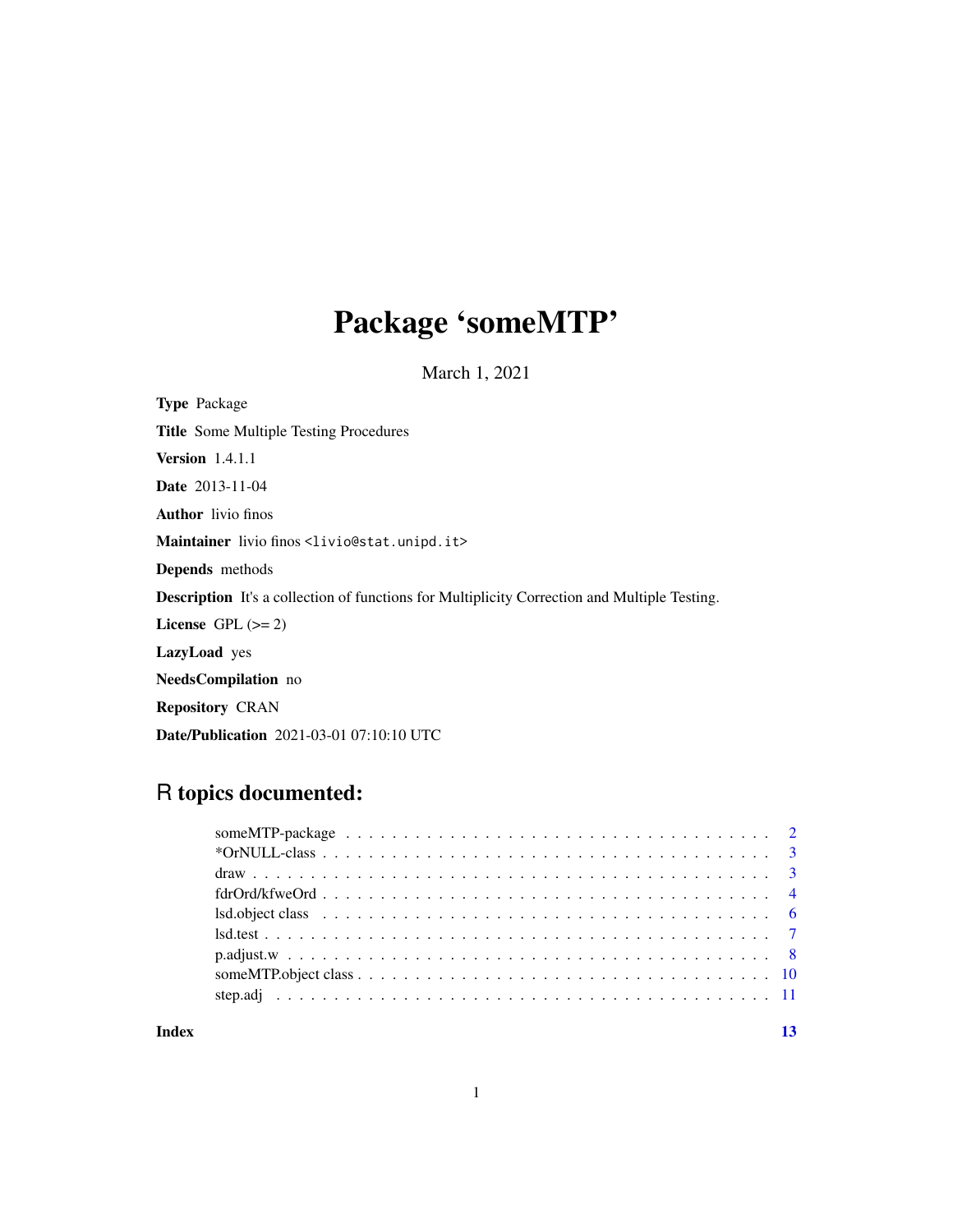<span id="page-1-0"></span>

#### Description

It is a collection of functions for Multiplicty Correction and Multiple Testing.

# Details

| Package:  | someMTP          |
|-----------|------------------|
| Type:     | Package          |
| Version:  | 1.2.             |
| Date:     | $2011 - 01 - 10$ |
| License:  | $GPL (=2)$       |
| LazyLoad: | yes              |

#### Author(s)

livio finos

Maintainer: <livio@stat.unipd.it>

#### References

For weighted methods:

Benjamini, Hochberg (1997). Multiple hypotheses testing with weights. Scand. J. Statist. 24, 407-418.

Finos, Salmaso (2007). FDR- and FWE-controlling methods using data-driven weights. Journal of Statistical Planning and Inference, 137,12, 3859-3870.

For LSD test:

J. Lauter, E. Glimm and S. Kropf (1998). Multivariate test based on Left-Spherically Distributed Linear Scores. The Annals of Statistics, Vol. 26, No. 5, 1972-1988

L. Finos (2011). A note on Left-Spherically Distributed Test with covariates, Statistics and Probabilty Letters, Volume 81, Issue 6, June 2011, Pages 639-641

#### Examples

```
set.seed(13)
y <- matrix(rnorm(5000),5,1000) #create toy data
y[,1:100] <- y[,1:100]+3 #create toy data
p \leq - apply(y, 2, function(y) t.test(y)$p.value) #compute p-values
M2 <- apply(y^2,2,mean) #compute ordering criterion
```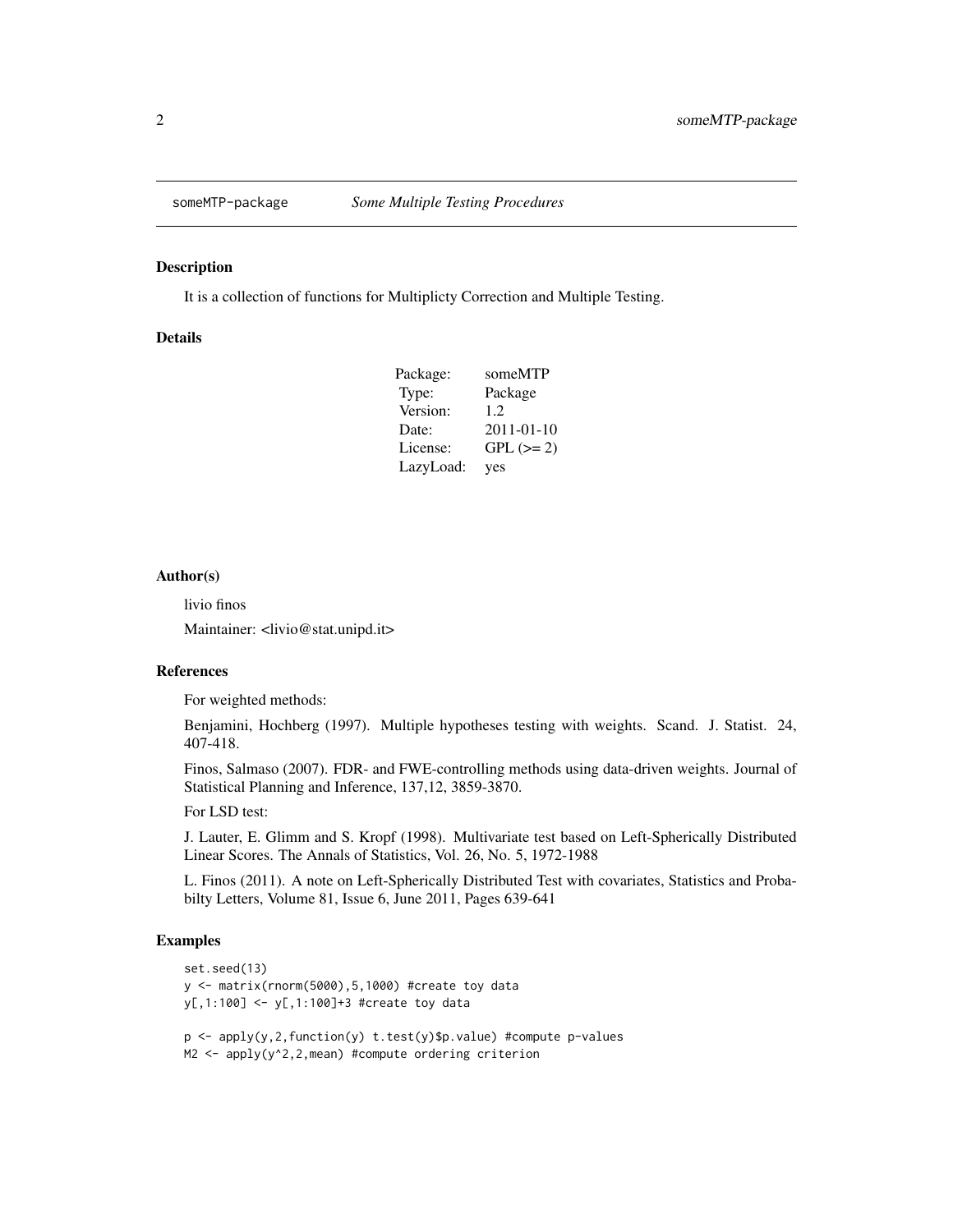```
fdr <- p.adjust(p,method="BH") #(unweighted) procedure, fdr control
sum(fdr<.05)
fdr.w <- p.adjust.w(p,method="BH",w=M2) #weighted procedure, weighted fdr control
sum(fdr.w<.05)
fwer <- p.adjust(p,method="holm") #(unweighted) procedure, fwer control
sum(fwer<.05)
fwer.w <- p.adjust.w(p,method="BHfwe",w=M2) #weighted procedure, weighted fwer (=fwer) control
sum(fwer.w<.05)
plot(M2,-log10(p))
```

```
*OrNULL-class Class *OrNULL
```
#### Description

class \* or Null

#### Objects from the Class

A virtual Class: No objects may be created from it.

#### Methods

No methods defined with class "\*OrNULL" in the signature.

# Examples

showClass("callOrNULL")

<span id="page-2-1"></span>draw *Plots results of fdrOrd()*

# Description

Plots results of fdrOrd()

#### Usage

```
draw(object, what = c("all", "ordVsP", "stepVsR"), pdfName = NULL)
```

| object  | a some MTP, object resulting from $fdrOrd()$                                                                           |
|---------|------------------------------------------------------------------------------------------------------------------------|
| what    | what to plot; "all" is the default                                                                                     |
| pdfName | it is the pdf filename where the plot will be saved. If pdfNane is null (the default)<br>the plot will show as window. |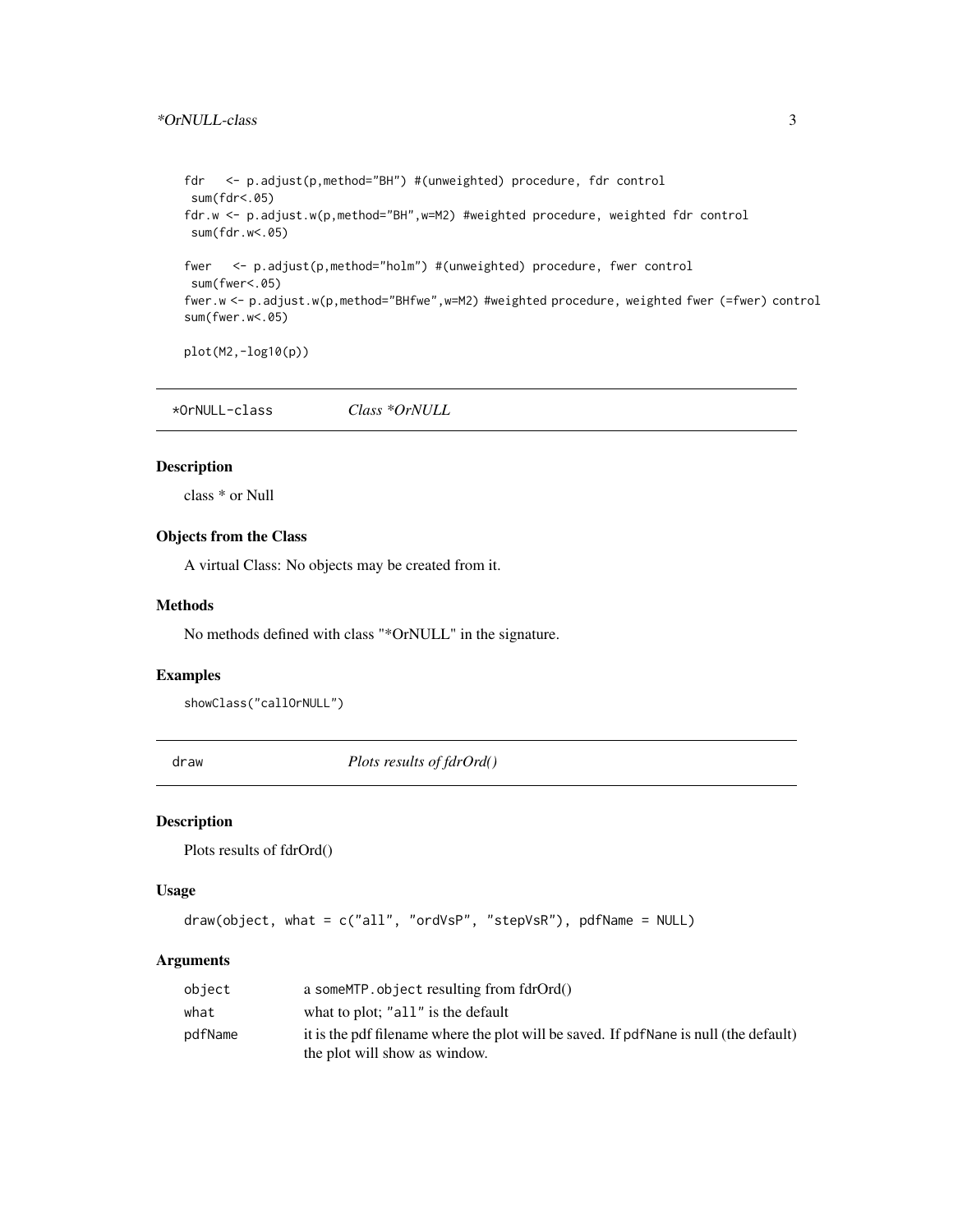# Value

No value is returned

#### Author(s)

Livio Finos

# See Also

See Also [fdrOrd](#page-3-1).

#### Examples

```
set.seed(17)
x=matrix(rnorm(60),3,20)
x[,1:10]=x[,1:10]+2 ##variables 1:10 have tests under H1
ts=apply(x,2,function(x) t.test(x)$statistic)
ps=apply(x,2,function(x) t.test(x)$p.value)
m2=apply(x^2,2,mean)
pOrd <- fdrOrd(ps,q=.05,ord=m2)
draw(pOrd)
```
fdrOrd/kfweOrd *Controlling the False Discovery Rate and and the Generalized FWER in ordered Test*

# <span id="page-3-1"></span>Description

Ordinal procedure controlling the FDR and the Generalized FWER

# Usage

```
fdrOrd(p, q = .01, ord = NULL, GD=FALSE)kfweOrd(p, k = 1, alpha = 0.01, ord = NULL, alpha.prime = alpha,
       J = qnbinom(alpha, k, alpha.prime), GD = FALSE)
```

| p     | vector of p-values                                                                                                                                                                     |
|-------|----------------------------------------------------------------------------------------------------------------------------------------------------------------------------------------|
| ord   | Values on the basis of which the procedure select the hypotheses (following<br>decreasing order). The vector have the same length of p. If NULL the natural<br>ordering is considered. |
| q     | average FDR level                                                                                                                                                                      |
| alpha | global significance level                                                                                                                                                              |
| k     | number of allowed errors in kFWE controls                                                                                                                                              |
|       | number of allowed jumps befor stopping                                                                                                                                                 |

<span id="page-3-0"></span>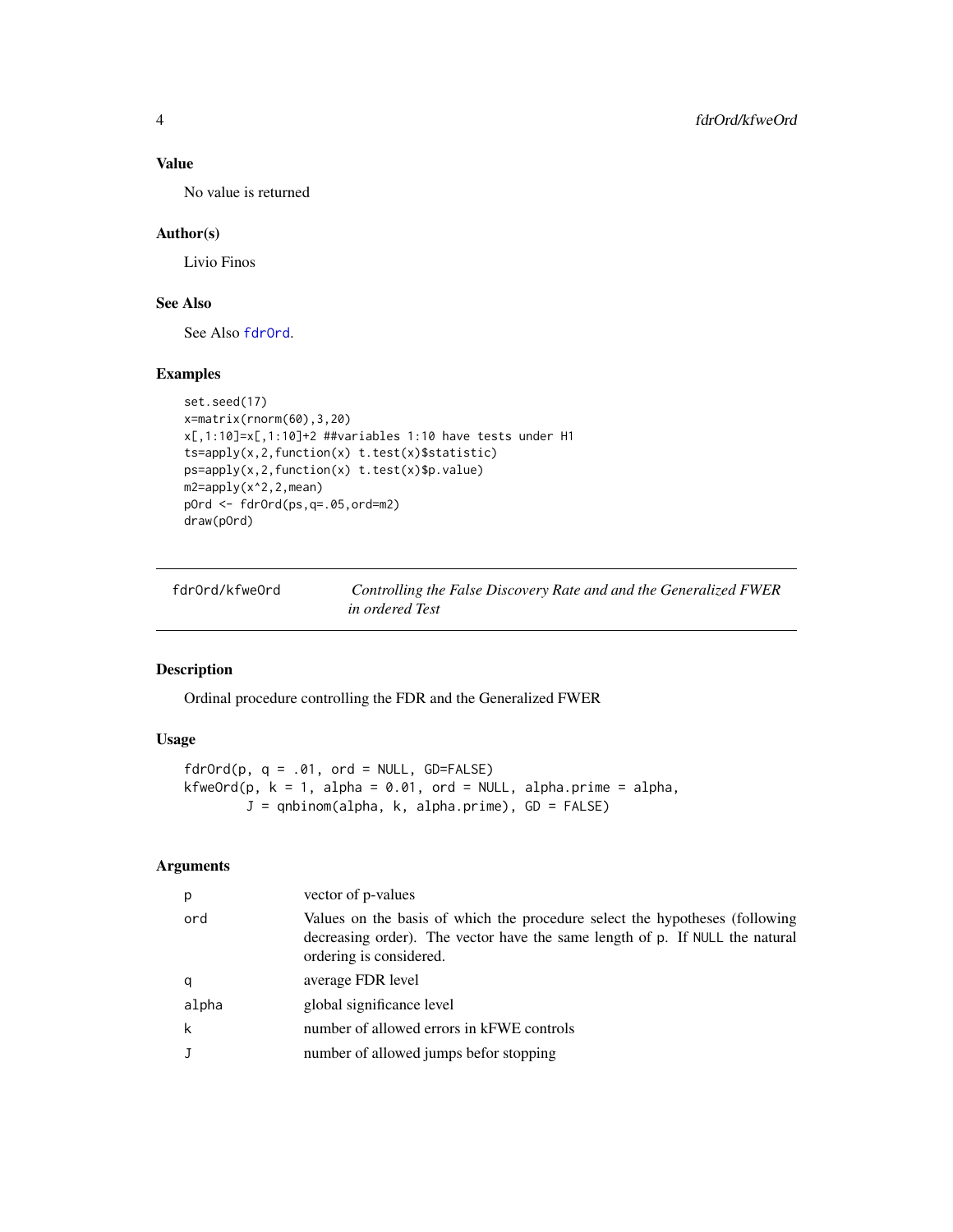<span id="page-4-0"></span>

| alpha.prime | univariate alpha for single step Guo and Romano procedure             |
|-------------|-----------------------------------------------------------------------|
| GD          | Logic value. Should the correction for general dependence be applied? |

# Value

The function returns an object of class someMTP.object.

| rej:        | a logical vector indicating whenever the related hypotesis have been rejected.              |
|-------------|---------------------------------------------------------------------------------------------|
| p:          | the vector of p-values used in the call                                                     |
| ord:        | The vector used to sort the p-values (decrasing).                                           |
| MTP:        | "fdrOrd" or "kfweOrd"                                                                       |
| GD:         | A logical value incating if the correction for General Dependence have been<br>used or not. |
| q:          | The level of controlled FDR.                                                                |
| alpha:      | The level of controlled k-FWER                                                              |
| alphaprime: | The significance level of individual tests                                                  |
| k:          | Number of allowed Errors                                                                    |
| J:          | Number of allowed Jumps                                                                     |
|             |                                                                                             |

# Author(s)

L. Finos and A. Farcomeni

# References

L. Finos, A. Farcomeni (2011). k-FWER Control without p-value Adjustment, with Application to Detection of Genetic Determinants of Multiple Sclerosis in Italian Twins. Biometrics.

A. Farcomeni, L. Finos (2013). FDR Control with Pseudo-Gatekeeping Based on a Possibly Data Driven Order of the Hypotheses. Biometrics.

# See Also

See also [draw](#page-2-1)

# Examples

```
set.seed(17)
x=matrix(rnorm(60),3,20)
x[,1:10]=x[,1:10]+2 ##variables 1:10 have tests under H1
ts=apply(x,2,function(x) t.test(x)$statistic)
ps=apply(x,2,function(x) t.test(x)$p.value) #compute p-values
m2=apply(x^2,2,mean) #compute ordering criterion
pOrd <- fdrOrd(ps,q=.05,ord=m2) #ordinal Procedure
```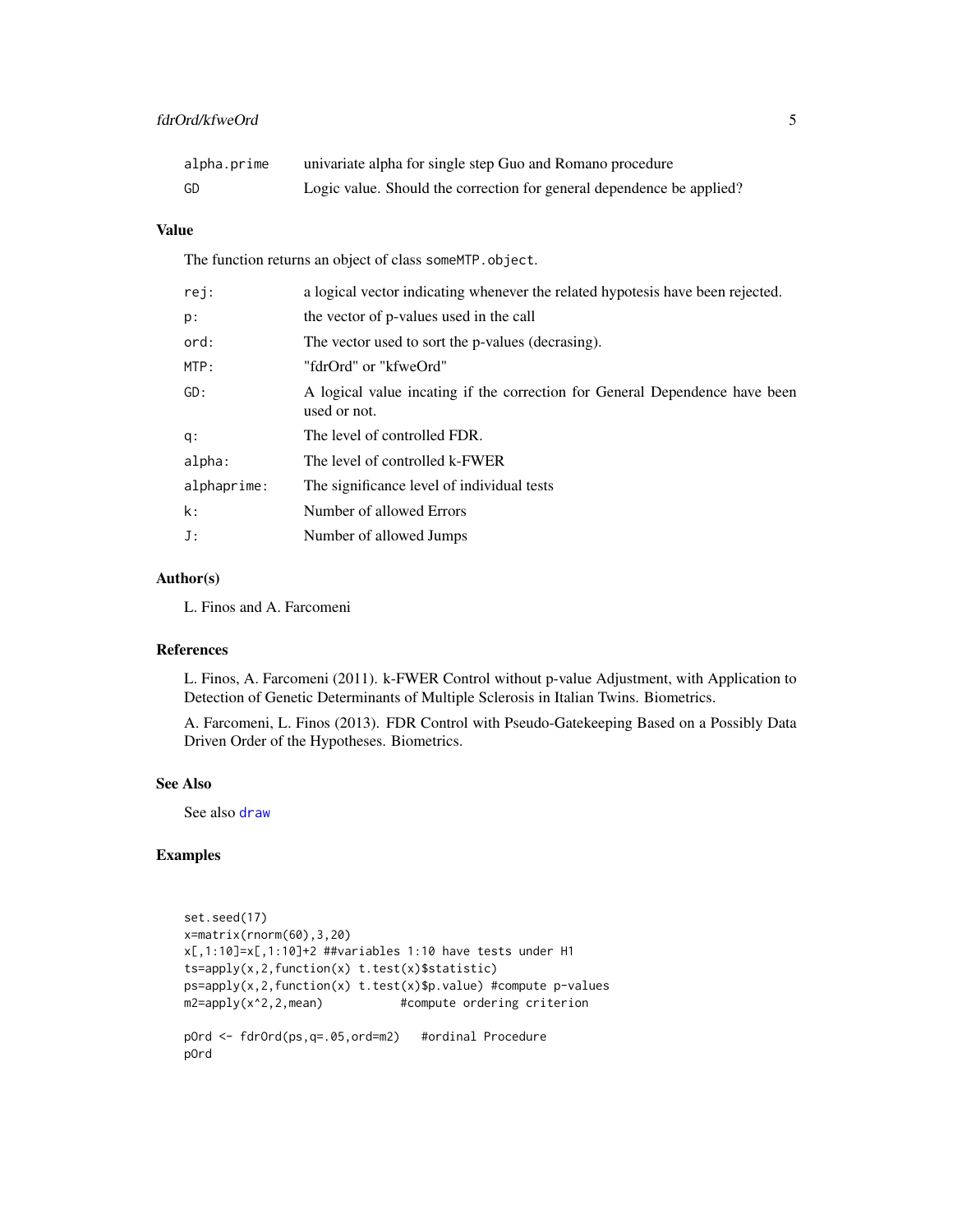```
draw(pOrd)
sum(p.adjust(ps,method="BH")<=.05) #rejections with BH
kOrd <- kfweOrd(ps,k=5,ord=m2)#ordinal procedure
kOrd
kOrdGD <- kfweOrd(ps,k=5,ord=m2,GD=TRUE)#ord. proc. (any dependence)
kOrdGD
```
lsd.object class *Class "lsd.object" for storing the result of the function lsd*

# Description

The class lsd.object is the output of a call to 1sd.test

# Slots

- F : the test statistic
- df : the degrees of freedom of F
- globalP: the associated p-value
- D: the matrix used in the test (it provides the influence of columns in resp to the test statistic)
- call: The matched call to [lsd](#page-6-2).
- MTP: The procedure used ("fdrOrd", "kfweOrd" or others).

#### Methods

p.value (lsd.object): Extracts the p-values.

- show lsd.object: Prints the test results: p-value, test statistic, expected value of the test statistic under the null hypothesis, standard deviation of the test statistic under the null hypothesis, and number of covariates tested.
- summary lsd.object: Prints the test results: p-value, test statistic, expected value of the test statistic under the null hypothesis, standard deviation of the test statistic under the null hypothesis, and number of covariates tested.
- weights lsd.object: diagonal of matrix D used in the test (i.e. the influence of columns in resp to the test statistic)

#### Author(s)

Livio Finos: <livio@stat.unipd.it>

#### See Also

[lsd](#page-6-2)

<span id="page-5-0"></span>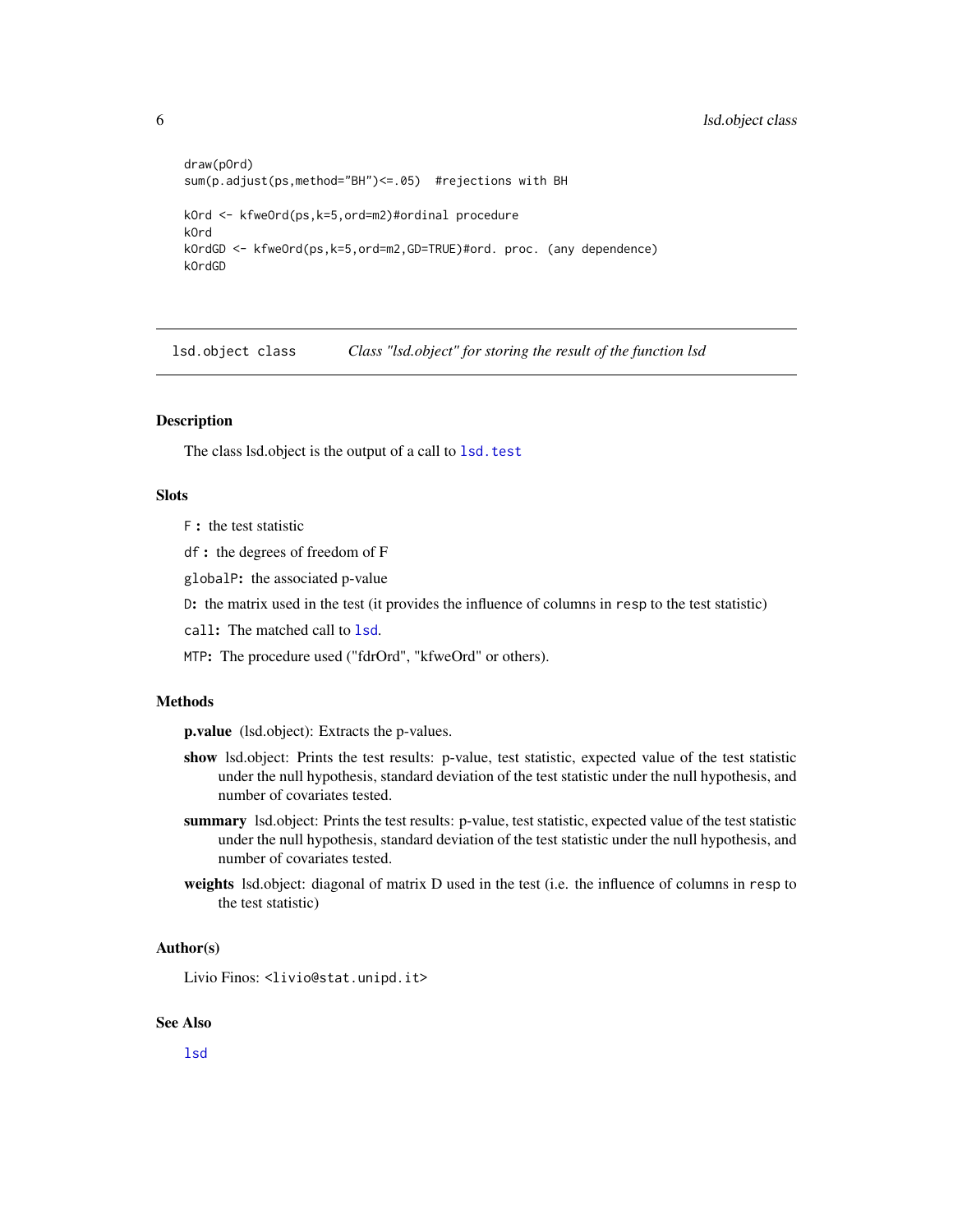#### <span id="page-6-0"></span>lsd.test 7

# Examples

```
# Simple examples with random data here
    set.seed(1)
#Standard multivariate LSD test for one sample case
X=matrix(rnorm(50),5,10)+5
res <- lsd.test(resp=X,alternative=~1)
print(res)
p.value(res)
    summary(res,showD=TRUE)
```
<span id="page-6-1"></span>lsd.test *Multivariate Left Spherically Distributed (LSD) linear scores test.*

# <span id="page-6-2"></span>Description

It performs the multivariate Left Spherically Distributed linear scores test of L\"auter et al. (The Annals of Statistics, 1998) (see also details below).

#### Usage

```
lsd.test(resp, alternative = 1, null = NULL, D = NULL, data=NULL)
```

| resp        | The response vector of the regression model. May be supplied as a vector or<br>as a formula object. In the latter case, the right hand side of Y is passed on to<br>alternative if that argument is missing, or otherwise to null.                                                                                      |
|-------------|-------------------------------------------------------------------------------------------------------------------------------------------------------------------------------------------------------------------------------------------------------------------------------------------------------------------------|
| alternative | The part of the design matrix corresponding to the alternative hypothesis. The<br>covariates of the null model do not have to be supplied again here. May be<br>given as a half formula object (e.g. $\sim a+b$ ). In that case the intercept is always<br>suppressed.                                                  |
| null        | The part of the design matrix corresponding to the null hypothesis. May be<br>given as a design matrix or as a half formula object (e.g. ~a+b). The default for<br>$Z$ is $\sim$ 1, i.e. only an intercept. This intercept may be suppressed, if desired, with<br>$Z = -0$ .                                            |
| data        | Only used when Y, X, or Z is given in formula form. An optional data frame,<br>list or environment containing the variables used in the formulae. If the vari-<br>ables in a formula are not found in data, the variables are taken from environ-<br>ment (formula), typically the environment from which gt is called. |
| D           | is q x p matrix or it is a function with arguments resp and null returning the q x<br>p transformation matrix. When $D = NULL$ , then $D = diag(t$ (resp)%*%IP0%*%resp)<br>with $IP0 = diag(n) - null$ %*%solve(t(null)%*%null)%*%t(null)                                                                               |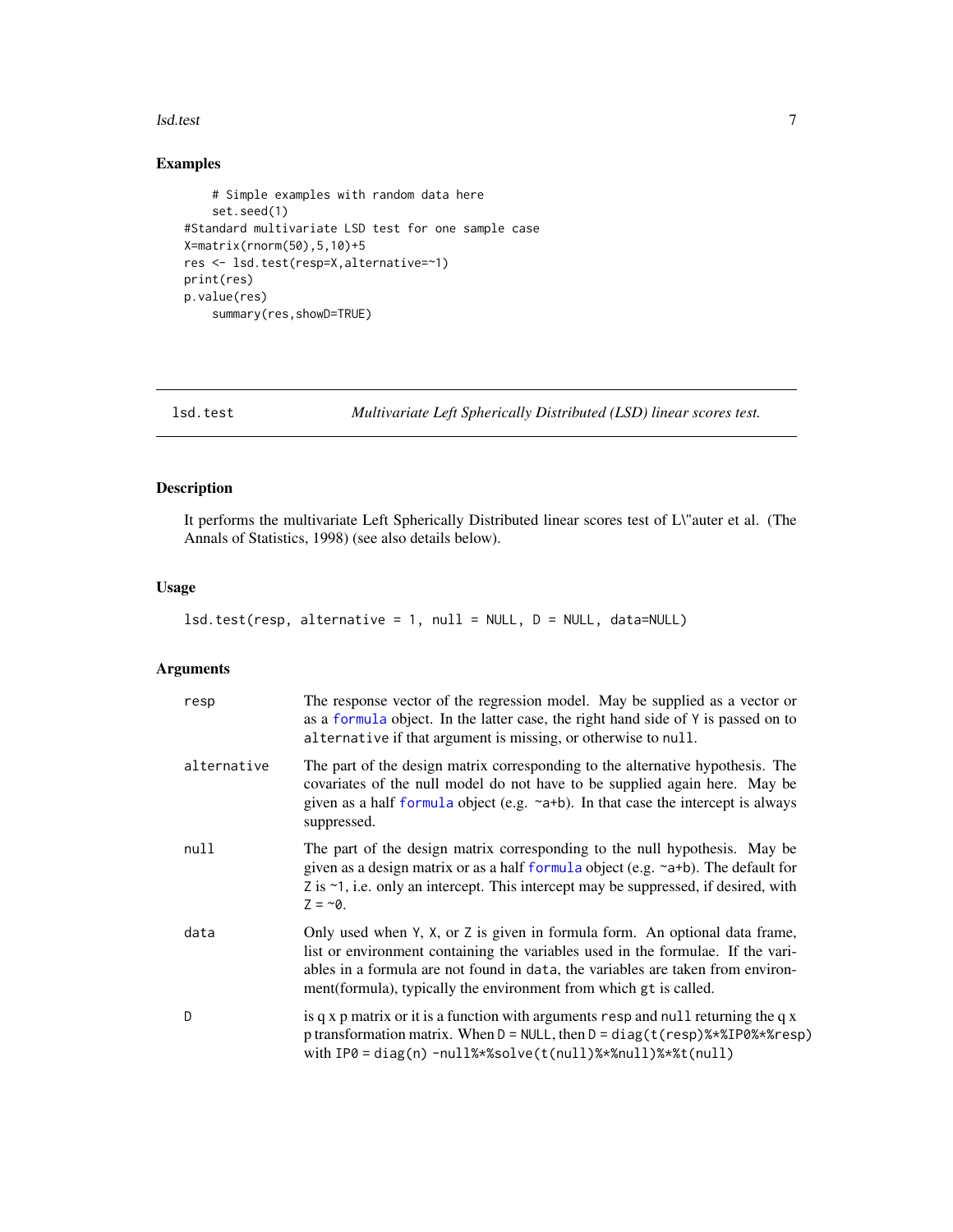# <span id="page-7-0"></span>Value

The function returns an object of class lsd.object.

| F.    | the test statistic                                                                                      |
|-------|---------------------------------------------------------------------------------------------------------|
| df    | the degrees of freedom of F                                                                             |
| р     | the associated p-value                                                                                  |
| D.    | the matrix used in the test (it provide information on the influence of columns in<br>resp to the test) |
| call: | The matched call to 1sd. test.                                                                          |

# Author(s)

Livio Finos

# References

J. Laeuter, E. Glimm and S. Kropf (1998) Multivariate test based on Left-Spherically Distributed Linear Scores. The Annals of Statistics, Vol. 26, No. 5, 1972-1988

L. Finos (2011). A note on Left-Spherically Distributed Test with covariates, Statistics and Probabilty Letters, Volume 81, Issue 6, June 2011, Pages 639-641

#### Examples

```
set.seed(1)
#Standard multivariate LSD test for one sample case
X=matrix(rnorm(50),5,10)+2
lsd.test(resp=X,alternative=~1)
#Standard multivariate LSD test for two sample case
X2=X+matrix(c(0,0,1,1,1),5,10)*10
lsd.test(resp=X2,null=~1,alternative=c(0,0,1,1,1))
#General multivariate LSD test for linear predictor with covariates
```
lsd.test(resp=X2,null=cbind(rep(1,5),c(0,0,1,1,1)),alternative=1:5)

p.adjust.w *Adjust P-values for Multiple Comparisons*

#### **Description**

Given a set of p-values, returns p-values adjusted using one of several (weighted) methods. It extends the method of p.adjust{stats}

#### Usage

p.adjust.w(p, method = c("bonferroni","holm","BHfwe","BH","BY"), n = length(p),w=NULL)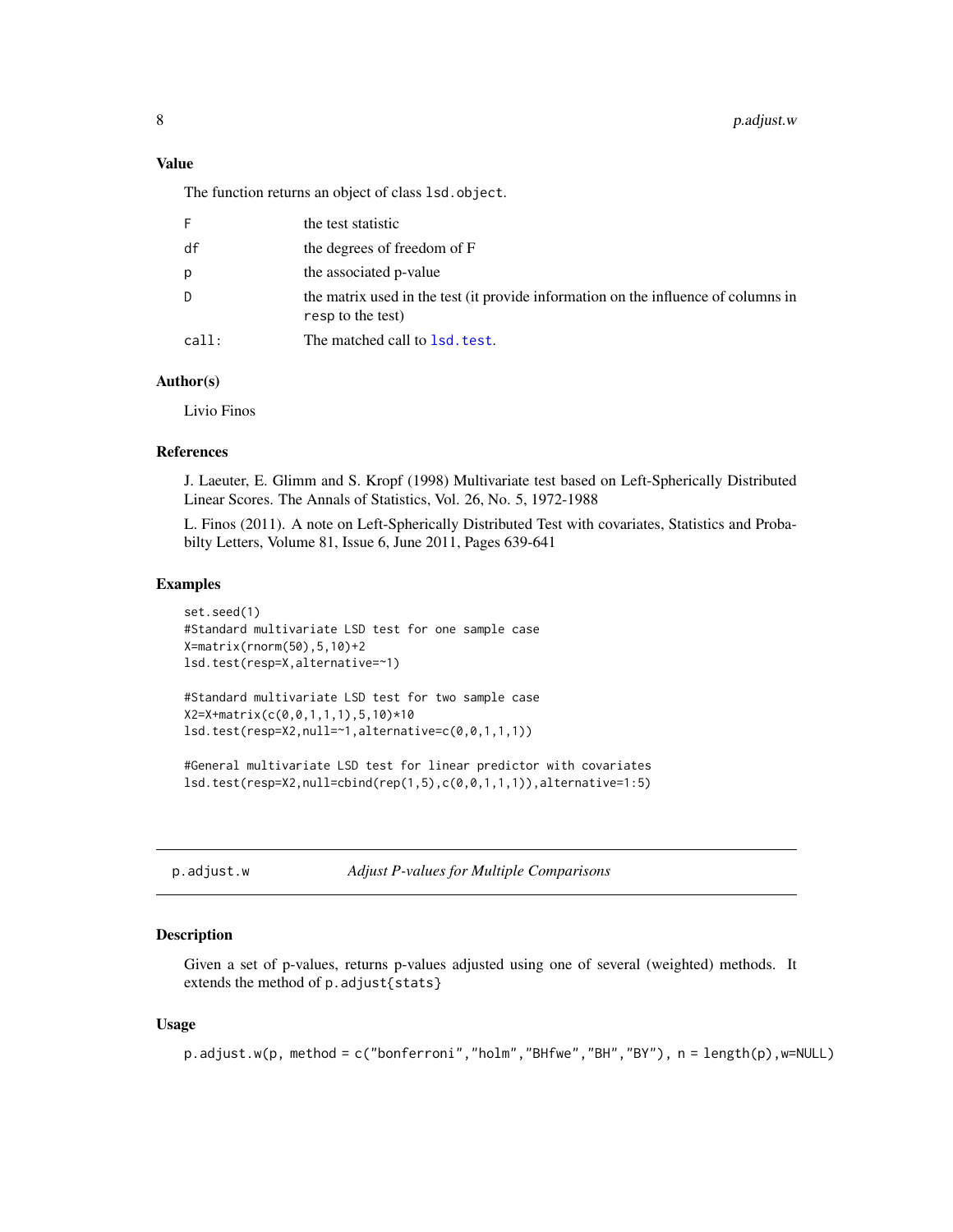#### <span id="page-8-0"></span>p.adjust.w 9

#### Arguments

| p      | vector of p-values (possibly with NAs)                                                                                                                |
|--------|-------------------------------------------------------------------------------------------------------------------------------------------------------|
| method | correction method                                                                                                                                     |
| n      | number of comparisons, must be at least $length(p)$ ; only set this (to non-default)<br>when you know what you are doing!                             |
| W      | weigths to be used. $p$ . adjust. $w(\ldots, rep(1, length(p)))$ produces the same<br>results as in $p$ . adjust() (i.e. the unweighted counterpart). |

# Value

A vector of corrected p-values (same length as p) having two attributes: attributes(...)\$w is the vecotr of used weights and attributes(...)\$method is the method used.

### Author(s)

Livio Finos

# References

Benjamini, Hochberg (1997). Multiple hypotheses testing with weights. Scand. J. Statist. 24, 407-418.

Finos, Salmaso (2007). FDR- and FWE-controlling methods using data-driven weights. Journal of Statistical Planning and Inference, 137,12, 3859-3870.

#### See Also

[p.adjust](#page-0-0)

#### Examples

```
set.seed(13)
y <- matrix(rnorm(5000),5,1000) #create toy data
y[,1:100] <- y[,1:100]+3 #create toy data
p <- apply(y,2,function(y) t.test(y)$p.value) #compute p-values
M2 <- apply(y^2,2,mean) #compute ordering criterion
fdr <- p.adjust(p,method="BH") #(unweighted) procedure, fdr control
 sum(fdr<.05)
fdr.w <- p.adjust.w(p,method="BH",w=M2) #weighted procedure, weighted fdr control
 sum(fdr.w<.05)
fwer <- p.adjust(p,method="holm") #(unweighted) procedure, fwer control
 sum(fwer<.05)
fwer.w <- p.adjust.w(p,method="BHfwe",w=M2) #weighted procedure, weighted fwer (=fwer) control
 sum(fwer.w<.05)
plot(M2,-log10(p))
```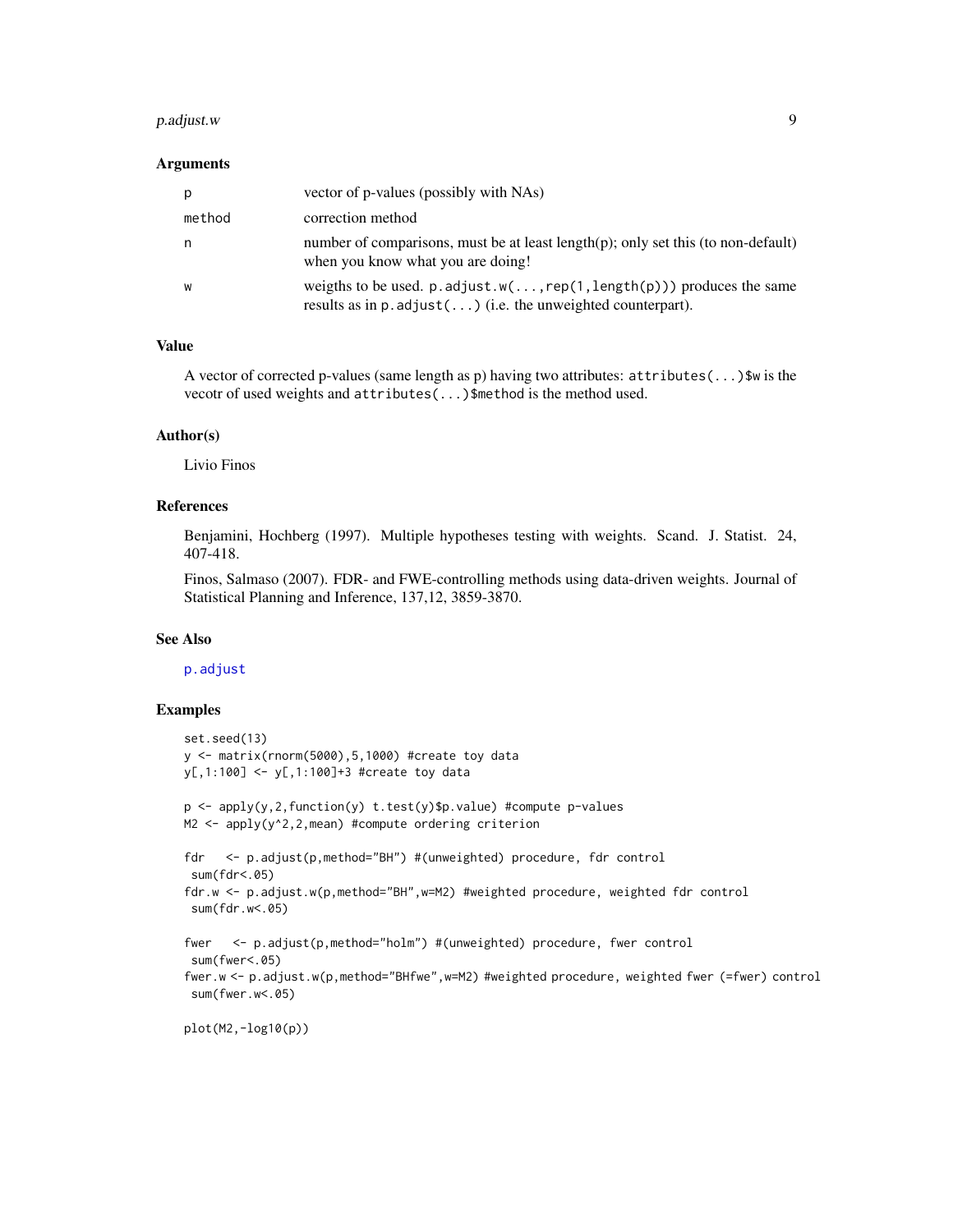<span id="page-9-0"></span>someMTP.object class *Class "someMTP.object" for storing the result of the function fdrOrd*

#### <span id="page-9-1"></span>**Description**

The class someMTP.object is the output of a call to [fdrOrd](#page-3-1). It also stores the information needed for related plots.

# Slots

rej: a logical vector indicating whenever the related hypotesis have been rejected.

p: The vector of (raw) p-values used in the procedure.

ord: The vector used to sort the p-values (decreasing).

idOrd: The vector of indices used in sorting.

MTP: The type of procedure used.

GD: A logical value incating if the correction for General Dependence have been used or not.

q: The level of contrelled FDR when MTP=="fdrOrd".

k: The number of false rejection when MTP=="kfweOrd"

J: The number of allowed Jumps when MTP=="kfweOrd"

alpha: The significance level when MTP=="kfweOrd"

alphaprime: The significance level of individual tests.

call: The cal that generates the object.

#### Methods

show someMTP.object: Prints the test results.

summary someMTP.object: Prints the test results (as show).

draw someMTP.object: Plots results; what =  $c("all", "ordVSP", "stepVSR")$ 

sort signature( $x =$  "someMTP.object"): Sorts the p-values to decreasing order of ord.

length signature( $x =$  "someMTP.object"): The number of tests performed.

names signature( $x =$  "someMTP.object"): Extracts the row names of the results matrix.

names<- signature(x = "someMTP.object"): Changes the row names of the results matrix. Duplicate names are not allowed, but see alias.

#### Author(s)

Livio Finos: <livio@stat.unipd.it>

# See Also

[someMTP.object](#page-9-1)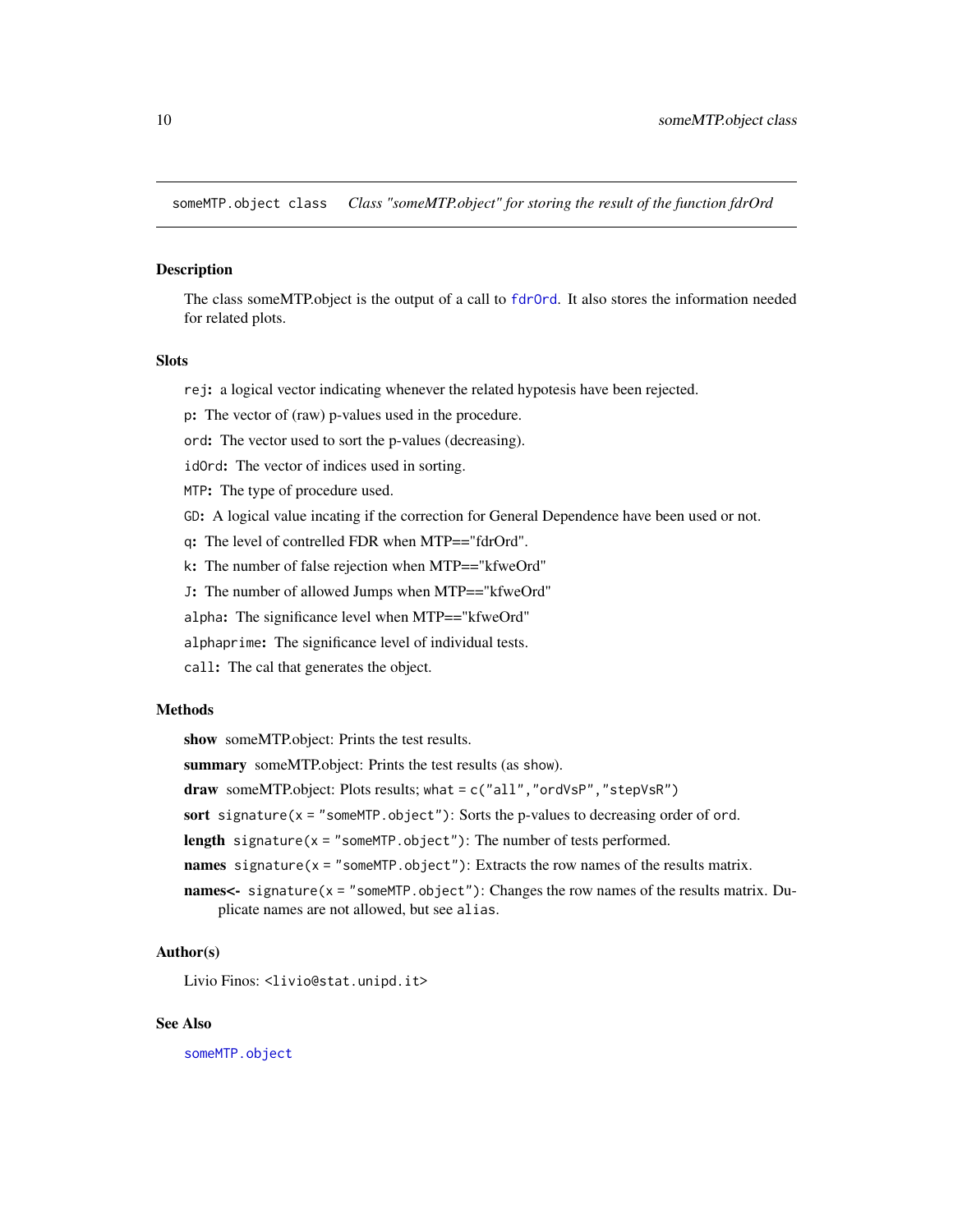#### <span id="page-10-0"></span>step.adj in the state of the state of the state of the state of the state of the state of the state of the state of the state of the state of the state of the state of the state of the state of the state of the state of th

# Examples

```
# Simple examples with random data
   set.seed(17)
x=matrix(rnorm(60),3,20)
x[,1:10]=x[,1:10]+2 ##variables 1:10 have tests under H1
ts=apply(x,2,function(x) t.test(x)$statistic)
ps=apply(x,2,function(x) t.test(x)$p.value)
m2=apply(x^2,2,mean)
pOrd <- fdrOrd(ps,q=.05,ord=m2)
pOrd
   length(pOrd)
names(pOrd) <- paste("V",1:20,sep="")
names(pOrd)
```
step.adj *Multipicity correction for Stepwise Selected models*

# Description

Corrects the p-value due to model selection. It works with models of class glm and selected with function step {stats\).

# Usage

```
step.adj(object, MC = 1000, scope = NULL, scale = 0,
         direction = c("both", "backward", "forward"),
         trace = \theta, keep = NULL, steps = 1000, k = 2)
```

| object    | object of class glm. Note that formula have to write by variables name like<br>y~var1+var2+var3, data is a data.frame (see example below), offset is not<br>yet implemented, avoid its use, glm(formula, data, family=gaussian) pro-<br>duce the same result of lm(formula, data), then linear model can be allways<br>performed |
|-----------|----------------------------------------------------------------------------------------------------------------------------------------------------------------------------------------------------------------------------------------------------------------------------------------------------------------------------------|
| МC        | number of random permutations for the dependent variable                                                                                                                                                                                                                                                                         |
| scope     | as in function step                                                                                                                                                                                                                                                                                                              |
| scale     | as in function step                                                                                                                                                                                                                                                                                                              |
| direction | as in function step                                                                                                                                                                                                                                                                                                              |
| trace     | as in function step                                                                                                                                                                                                                                                                                                              |
| keep      | as in function step                                                                                                                                                                                                                                                                                                              |
| steps     | as in function step                                                                                                                                                                                                                                                                                                              |
| k         | as in function step, other arguments are not implemented yet.                                                                                                                                                                                                                                                                    |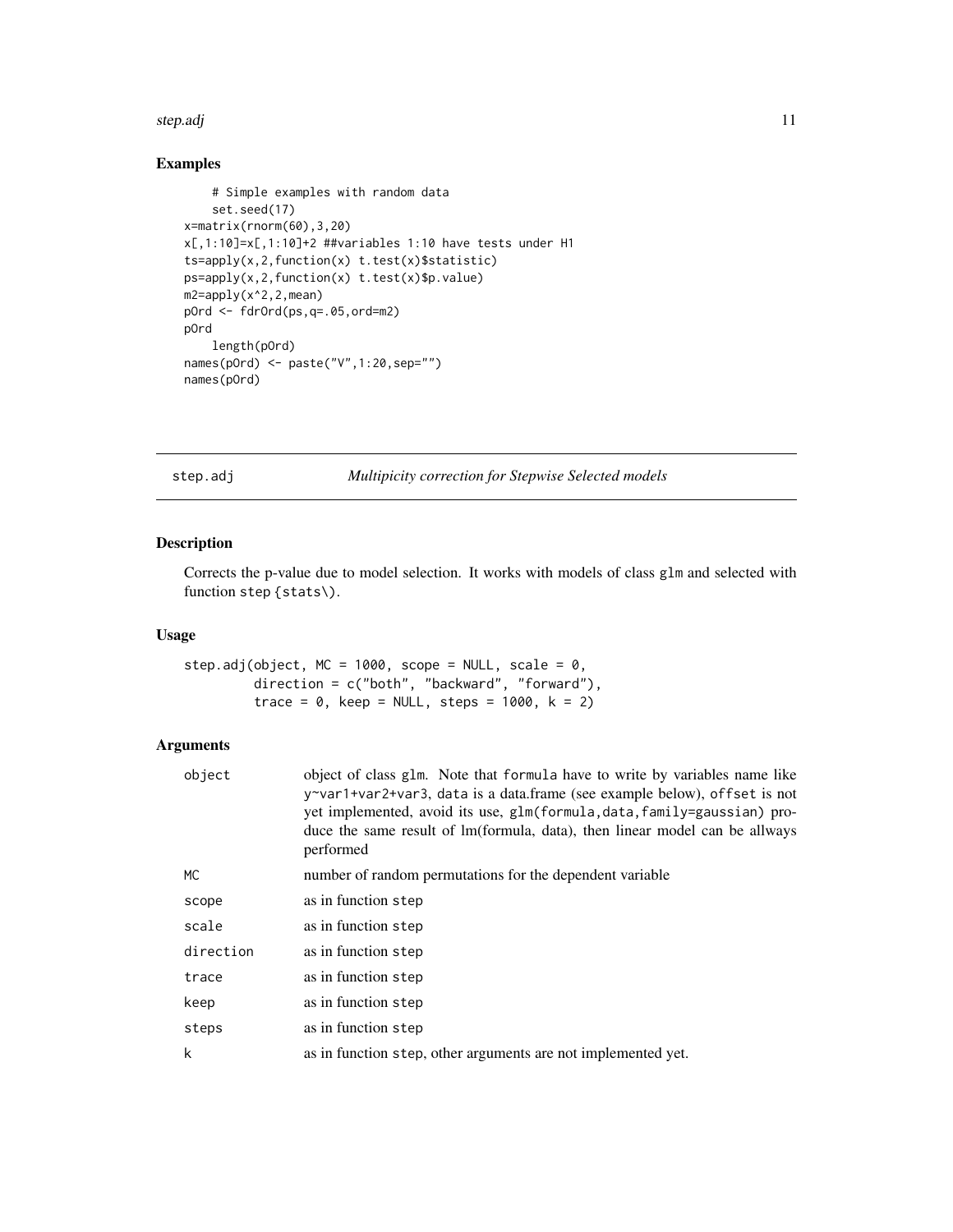# <span id="page-11-0"></span>Details

It performs anova function (stats library) on the model selected by function step vs the null model with the only intercept and it corrects for multiplicity. For 1m models and gaussian g1m models it computes a F-test, form other models it uses Chisquare-test (see also anova.glm and anova.lm help).

#### Value

An anova table with an extra column reporting the corrected p-value

#### Author(s)

Livio Finos and Chiara Brombin

#### References

L. Finos, C. Brombin, L. Salmaso (2010). Adjusting stepwise p-values in generalized linear models. Communications in Statistics - Theory and Methods.

#### See Also

[glm](#page-0-0), [anova](#page-0-0)

#### Examples

set.seed(17) y=rnorm(10) x=matrix(rnorm(50),10,5) #define a data.frame to be used in the glm function DATA=data.frame(y,x) #fit the model on a toy dataset mod=glm(y~X1+X2+X3+X4+X5,data=DATA)

```
#select the model using function step
mod.step=step(mod, trace=0)
#test the selected model vs the null model
anova(glm(y~1, data=DATA),mod.step,test="F")
```
#step.adj do the same, but it also provides multiplicity control step.adj(mod,MC=101, trace=0)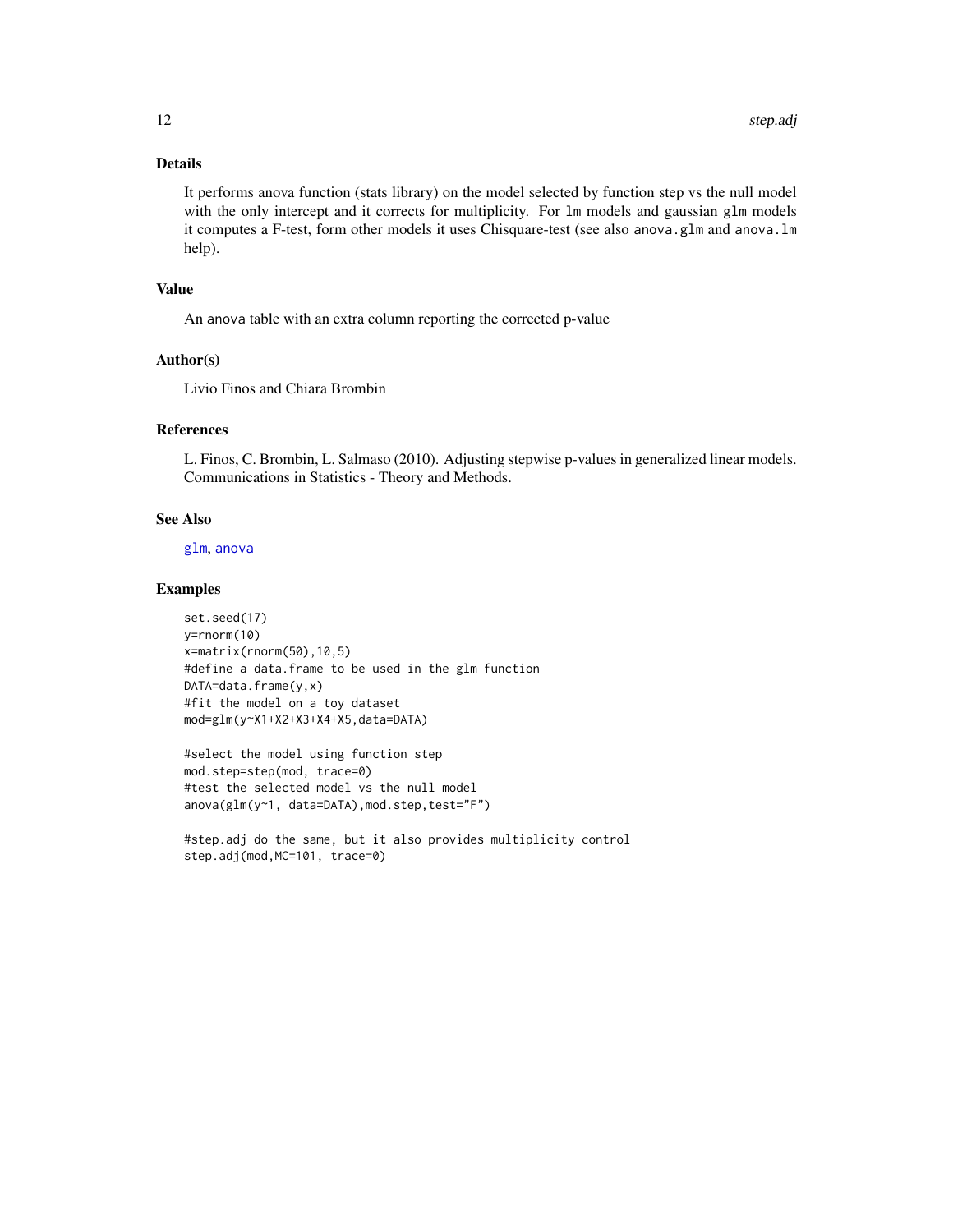# <span id="page-12-0"></span>**Index**

```
∗ classes
    *OrNULL-class, 3
∗ htest
    fdrOrd/kfweOrd, 4
    lsd.test, 7
    p.adjust.w, 8
    step.adj, 11
∗ methods
    lsd.object class, 6
    someMTP.object class, 10
∗ package
    someMTP-package, 2
*OrNULL-class, 3
```
anova, *[12](#page-11-0)*

callOrNULL-class *(*\*OrNULL-class*)*, [3](#page-2-0) characterOrNULL-class *(*\*OrNULL-class*)*, [3](#page-2-0)

draw, [3,](#page-2-0) *[5](#page-4-0)*

fdrOrd, *[4](#page-3-0)*, *[10](#page-9-0)* fdrOrd *(*fdrOrd/kfweOrd*)*, [4](#page-3-0) fdrOrd/kfweOrd, [4](#page-3-0) formula, *[7](#page-6-0)*

glm, *[12](#page-11-0)*

kfweOrd *(*fdrOrd/kfweOrd*)*, [4](#page-3-0)

```
length (someMTP.object class), 10
length,someMTP.object-method
        (someMTP.object class), 10
length-method (someMTP.object class), 10
listOrNULL-class (*OrNULL-class), 3
lsd, 6
lsd (lsd.test), 7
lsd.object (lsd.object class), 6
lsd.object class, 6
lsd.object-class (lsd.object class), 6
lsd.test, 6, 7, 8
```

```
matrixOrNULL-class (*OrNULL-class), 3
names,someMTP.object-method
        (someMTP.object class), 10
names<-,someMTP.object-method
        (someMTP.object class), 10
numericOrNULL-class (*OrNULL-class), 3
p.adjust, 9
p.adjust.w, 8
p.value (lsd.object class), 6
p.value,lsd.object-method (lsd.object
        class), 6
show,lsd.object-method (lsd.object
        class), 6
show,someMTP.object-method
        (someMTP.object class), 10
someMTP (someMTP-package), 2
someMTP-package, 2
someMTP.object, 10
someMTP.object (someMTP.object class),
        10
someMTP.object class, 10
someMTP.object-class (someMTP.object
        class), 10
sort,someMTP.object-method
        (someMTP.object class), 10
step.adj, 11
summary (lsd.object class), 6
summary,lsd.object-method (lsd.object
        class), 6
summary,someMTP.object-method
        (someMTP.object class), 10
summary-method (someMTP.object class),
        10
```

```
vectorOrNULL-class (*OrNULL-class), 3
weights (lsd.object class), 6
```